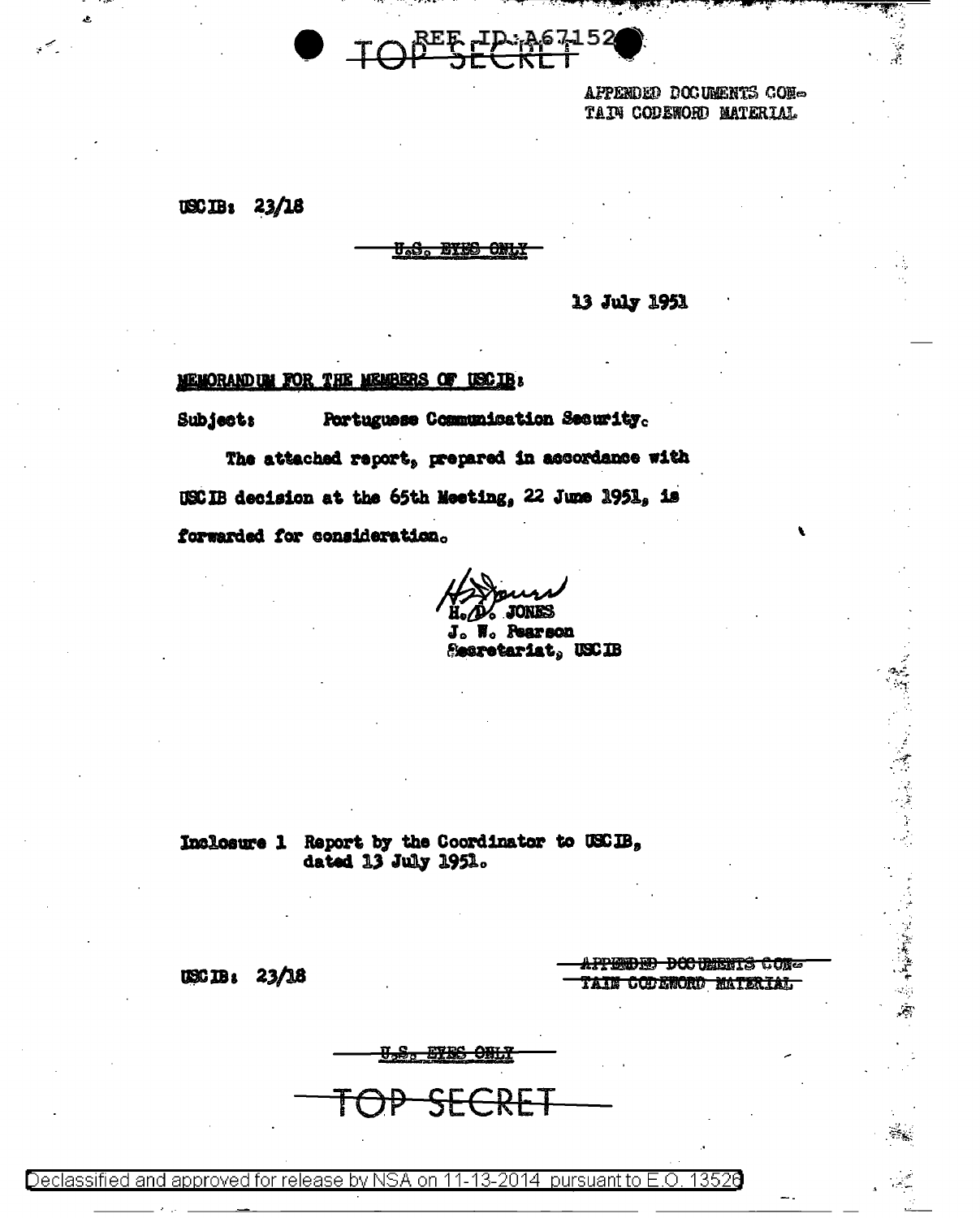

TOP SECRET SUEDE - U.S. EYES ONLY

#### REPORT OF THE USCIB COORDINATOR

#### TO THE

#### UNITED STATES CONDUNICATIONS INTELLIGENCE BOARD

#### $C\!N$

#### PORTUGUESE COLLUNICATION SECURITY

#### THE PROBLEM

1. To study and evaluate Portuguese communications security and its bearing on the security of North Atlantic Treaty Organization (NATO) and U.S. classified information.

#### FACTS BEARING ON THE PROBLEM AND DISCUSSION

2. See Enclosure.

**CONCLUSIONS** 

EO  $3.3(h)$  (2) PL 86-36/50 USC 3605

3. It is concluded that:

Inclosure with USCI 29 Paster Month R.E. T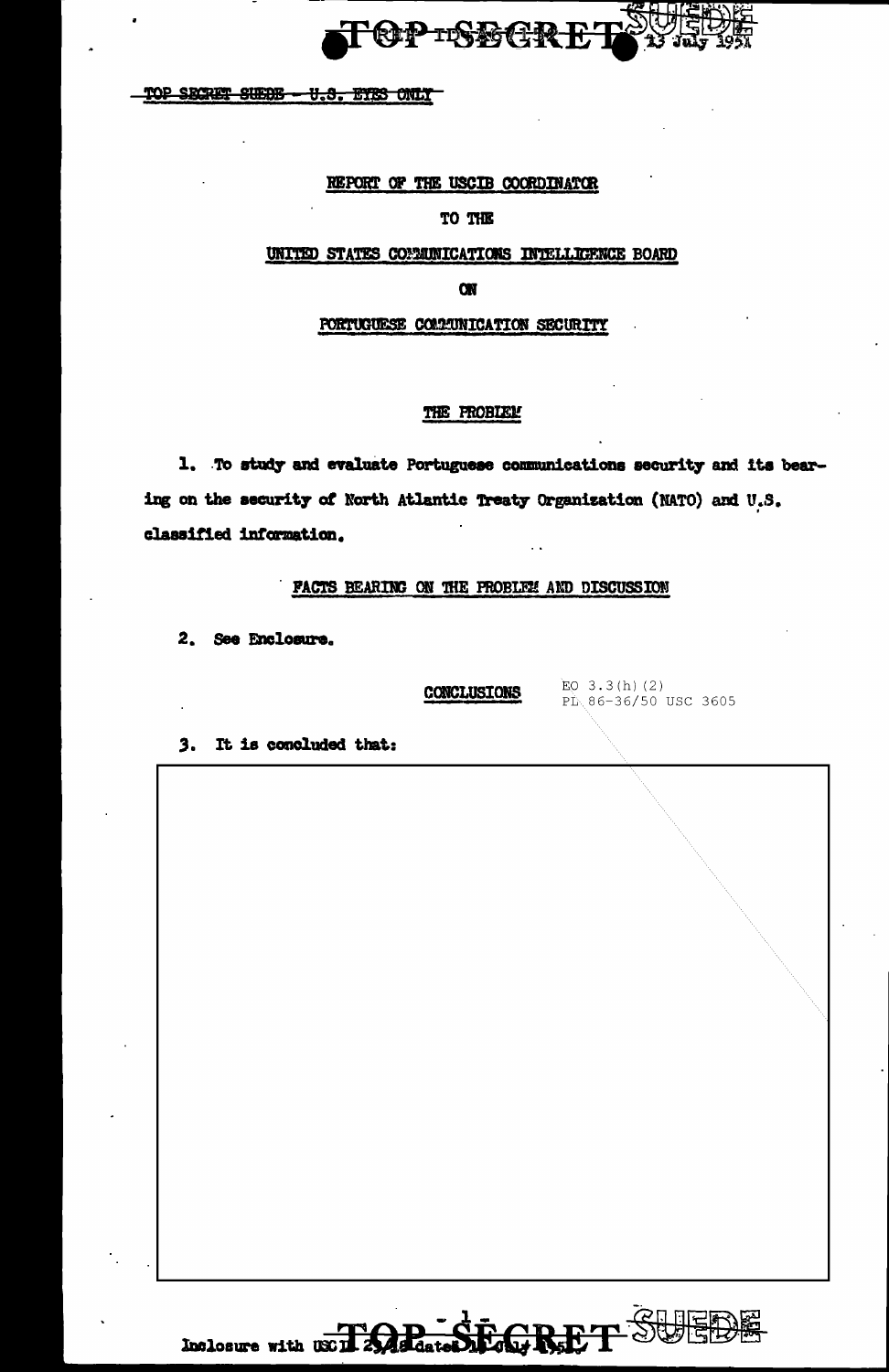de gberæ

**TOP SECRET SUEDE** <del>U.S. ETES ONLY</del>

PL 86-36/50 USC 3605 EQ  $3.3(h)(2)$ 

d. The Portuguese authorities responsible for the production and use of its cryptosystems show great ignorance and naivete in the whole field of cryptology. In fact, they appear to be not only wholly unsware that their communications are open to rather easy reading by cryptanalytic processes, but also there is reason to believe that certain high officials are completely unaware of the existence of such a science as cryptanalysis.

Portuguese communications insecurity may soon become a matter of f. serious concern as NATO develops and the Portuguese become more involved in NATO affairs, because of (1) their failure to take adequate COMSEC precautions to safeguard NATO information in their national communications, (2) their insecure practices in connection with the use of the TYPEX machines furnished them by the U.K., thus jeopardizing not only their own TYPEX NATO communications but also the TYPEX communications of other NATO members, and (3) their suspicions with regard to British issuance of TYPEX and keys thereto, which suspicions lead them to transmit certain NATO information in their own insecure national system.

g. The Portuguese people and the Portuguese Government so lack an understanding of the need for physical and personnel security measures necessary for safeguarding classified information that even if technically

TOP SECRET SUED

 $\mathbf{z}$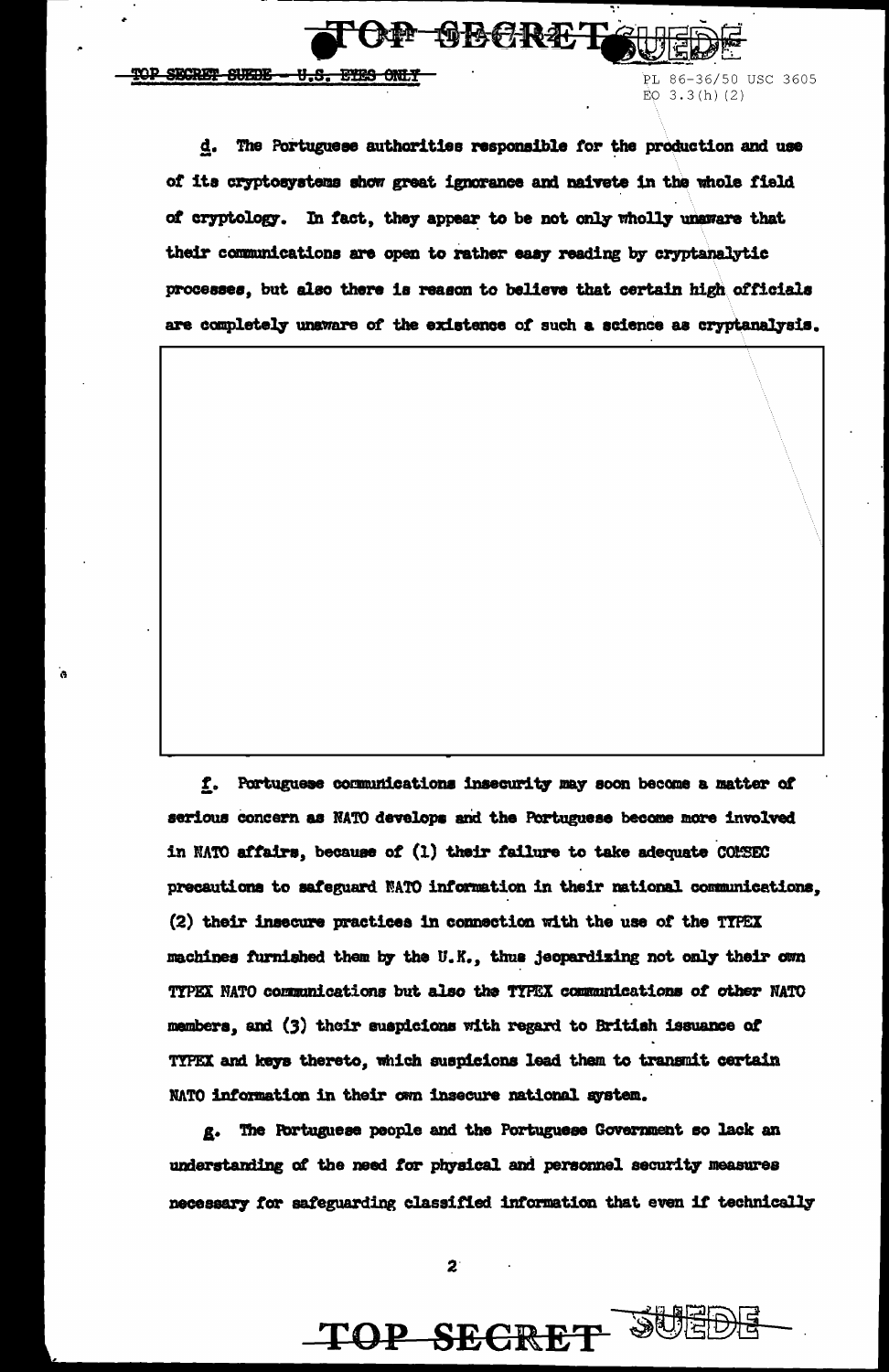TOP SECRET 名形形的 <del>u.s. Eves only</del>

> sound COMSEC materials were provided them, there would be no assurance that the U.S.S.R. could not obtain those materials by clandestine means, thus obviating their need for cryptanalysis of Portuguese communications.

OPEFSEGRET

h. In the absence of exact knowledge of the practices which now apply (1) to the use by NATO holders of TYPEX and its associated cryptomaterials and (2) to the various types or categories of NATO or national classified information which may be encrypted by TTPEX, there is no assurance that all available and authorized ways and means have been applied toward a solution of this problem.

i. In view of h above neither (1) the extent of the present danger to classified information of NATO and the U.S. which is inherent in the insecurity of Portuguese communications nor (2) the general insecurity of the Portuguese Government would justify exceptional, direct action toward improvement of Portuguese communications security at this time.

#### RECOMMENDATIONS

4. It is recommended that:

a. The conclusions of this study be approved as the present USCIB view with regard to the problem.

b. The U.S. Delegation to the U.S.-U.K. Conference on French communications security be continued as an ad hoc body to ascertain the exact extent to which present NATO practices may provide secure ways and means, within the framework of these practices, to solve the Portuguese problem.

c. Further consideration of exceptional, direct action to improve Portuguese communications security be deferred pending  $\langle \psi \rangle$  completion of the study recommended under  $\phi$  above and  $\binom{2}{2}$  NSC and USCIB decisions whether such action is to be taken vis-a-vis the French Government.

 $\overline{\mathbf{3}}$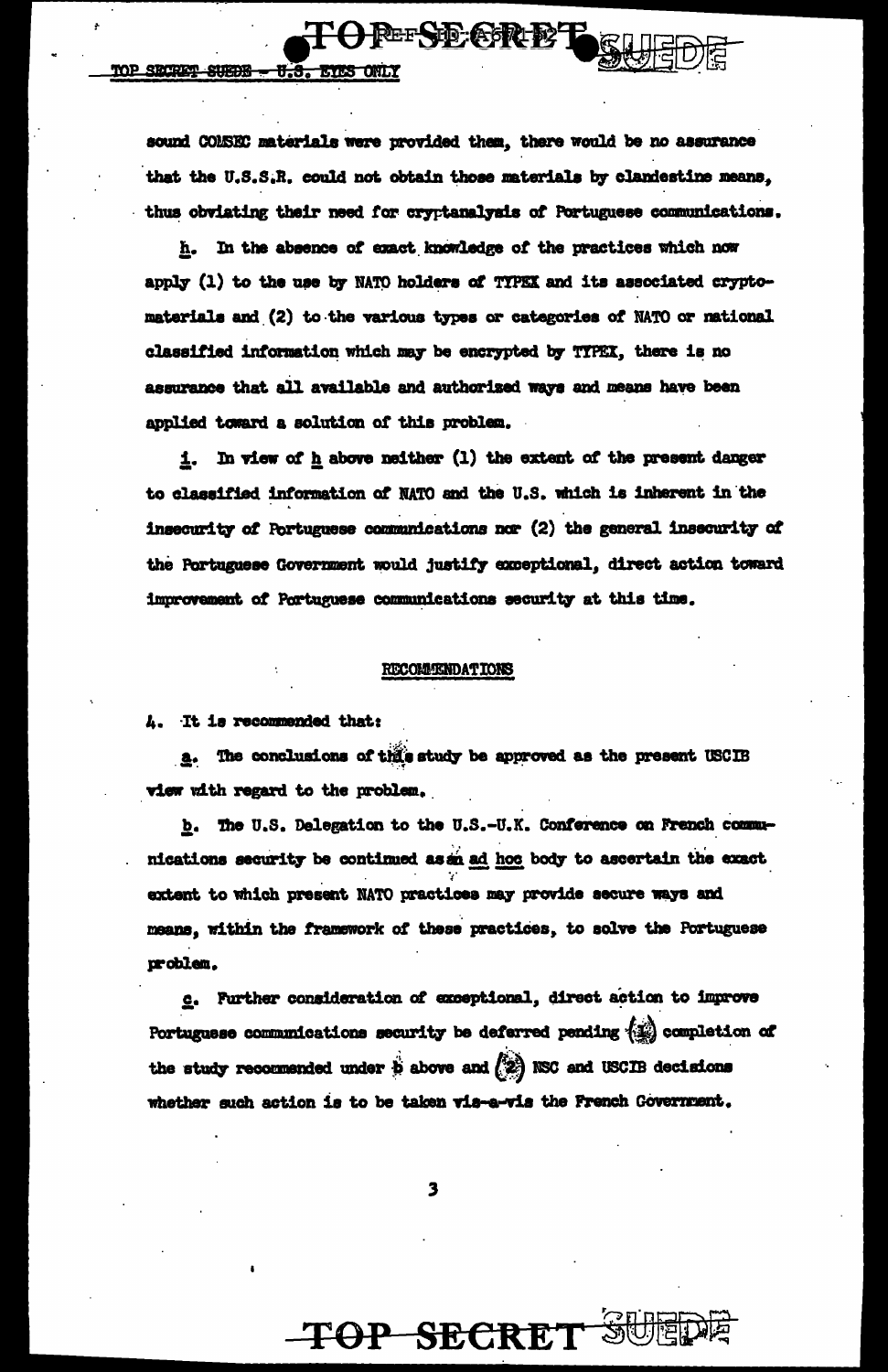T<del>OP SECRET</del>

### FACTS BEARING ON THE PROBLEM AND DISCUSSION

REFSE GRIEZ

#### **GENERAL STATEMENT**

1. Intelligence may be derived from crypto-communications by any or all of the following methods:

a. By obtaining physical possession of the exact texts or the substance of the communications (hereafter called Method 1);

b. By obtaining physical possession of the crypto-material (keylists, code books, etc.) necessary for direct reading of the intercepted traffic (hereafter called Method 2);

c. By interception and cryptanalysis of the communications (here-PL 86-36/50 USC 3605 after called Method 3).  $E0, 3.3(h)$  (2)

2. With respect to intelligence derivable from present Portuguese communications, the U.S.S.R. is in a position to employ all three methods.

Denial of

Methods 1 and 2 to the U.S.S.R. will depend ultimately upon physical security as well as the reliability and discretion of those who are responsible for handling and aafeguarding classified information in the Portuguese Government, and especially in the Cryptographic Service of the Portuguese Ministry of Foreign Affairs (M.F.A.).

EQ  $3.3(h)(2)$ PL 86-36/50 USC 3605

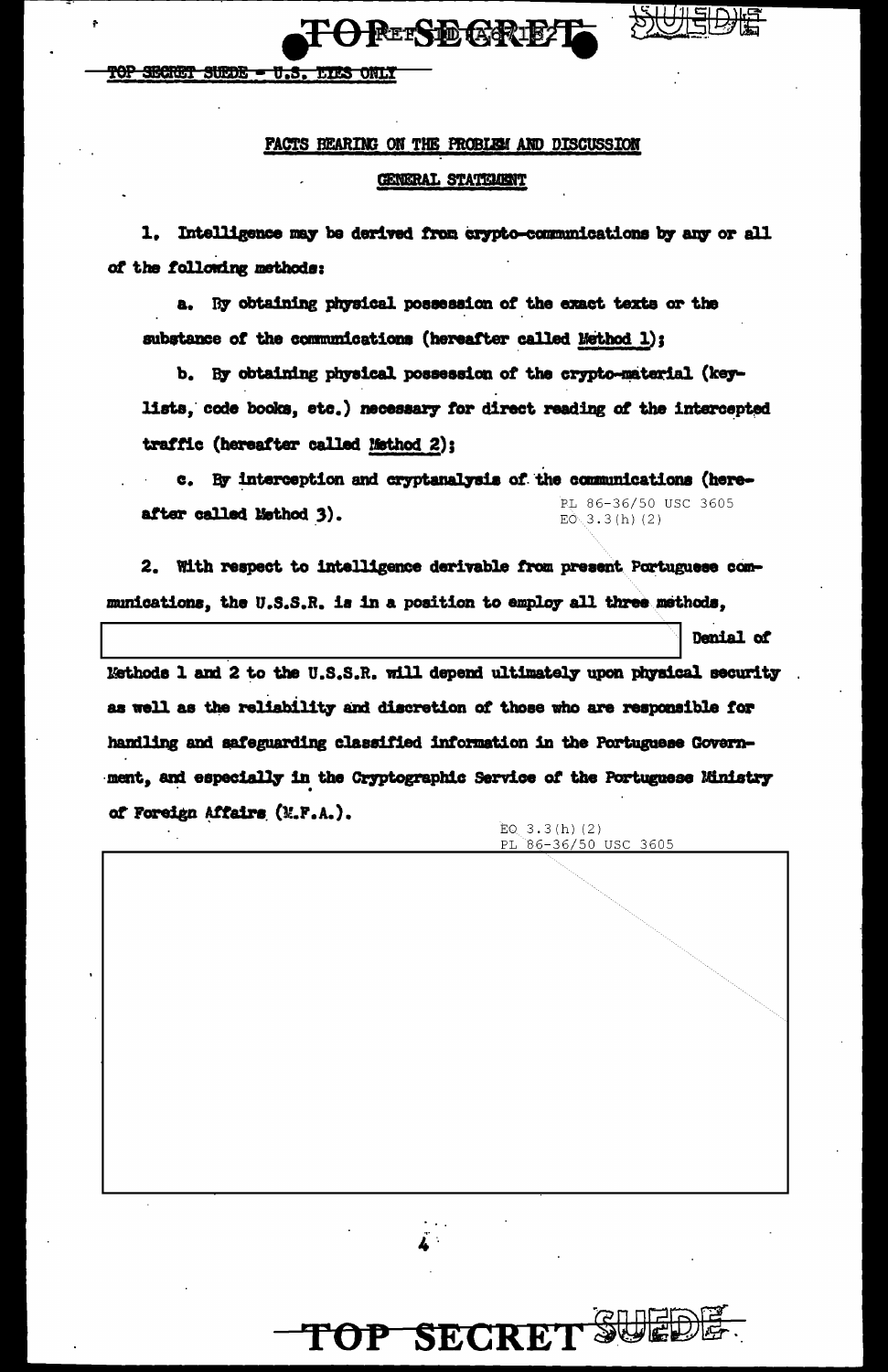The cryptosystems used by Portuguese military and naval attaches **L.** employ the Hagelin C-38 cipher machine. Since this machine and its usage by other agencies of the Portuguese Government will be treated below, no further remarks on this phase of the problem will be made in this section.

SEGRET

 $\frac{1}{2}$ 

5. It is true that Portugal has furnished a contingent of troops to the U.N. for service in Korea but no information is available at this time regarding the communications of these Portuguese forces in Korea, what cryptosystems they are using, if any, and how they are being used.

#### PORTUGUESE DIPLOMATIC COLMUNICATIONS

6. There is unquestionable technical evidence that the cryptographic systems and practices recently and currently employed by the Portuguese Government in its diplomatic and colonial communications are such that practically all of those communications, if intercepted, could be read by any properly staffed and equipped communications intelligence (COMINT) organization.

7. The naivete of the Portuguese with regard to communications security is quite evident from their laxity in regard to the physical protection of crypto-materials; their ignorance of cryptologic techniques is established by very faulty cryptographic practices in connection with use of their own national ciphers as well as of the TYPEX machines furnished them by the British for NATO communications.

8. a. Some almost incredible breaches of security in the use or handling of Portuguese crypto-materials have been reported by Portuguese diplomats themselves and although these incidents were attended to by the Foreign Ministry in due time, these cases indicate only too clearly that Portuguese diplomatic personnel are not well indoctrinated in the handling of classified material.

TOP SECRET SWEDE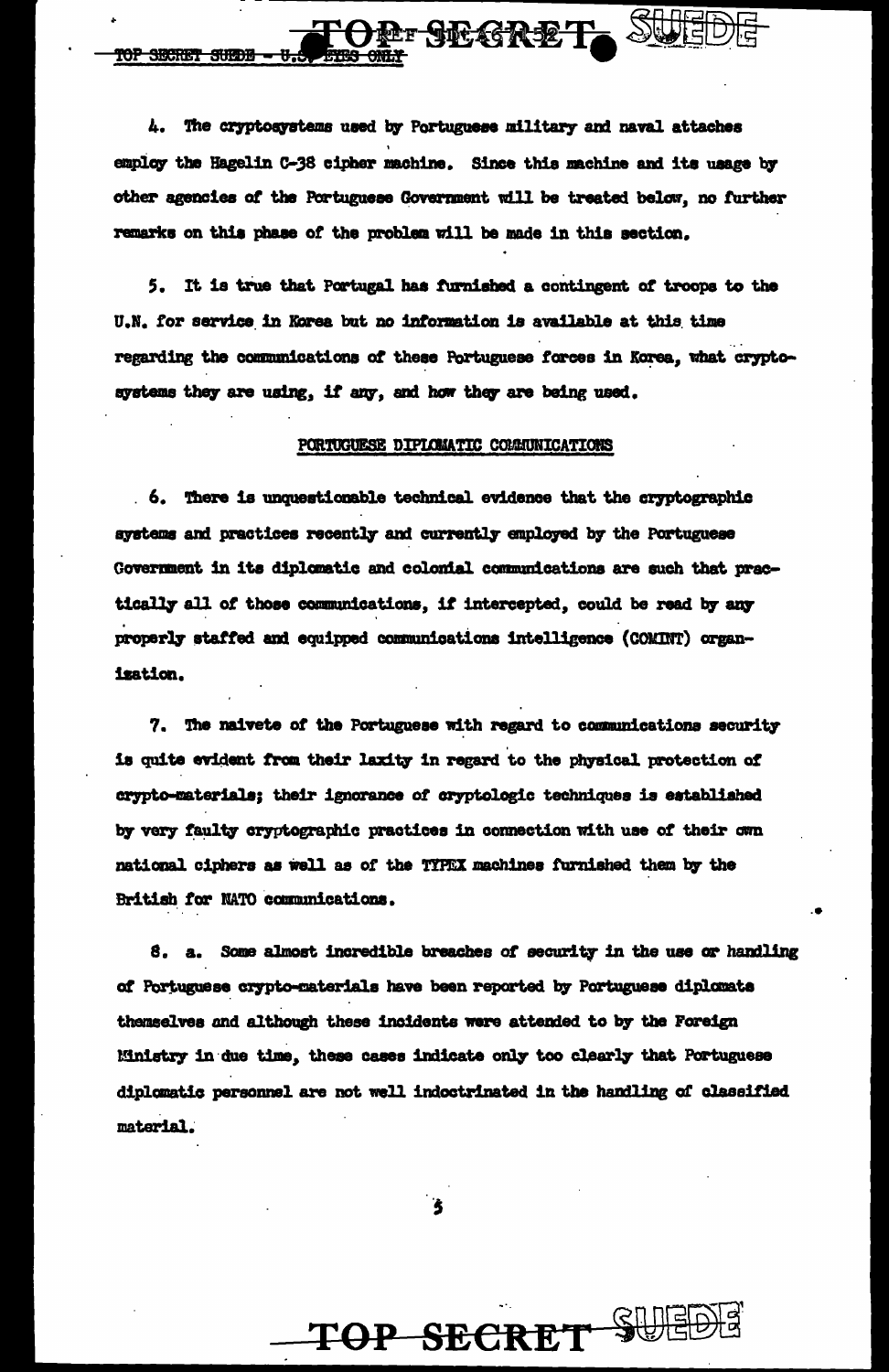The instructions in the prefaces of available Portuguese code Ъ. books contain no general precepts on the subject of security. Although some. of their cryptographic systems are fundamentally and potentially good, these are made vulnerable either through misuse or through compromise. Almost every type of violation in the gamat of COMSEC insecurity practices is to be found in Portuguese crypto-communications.

**TD: AGF-152** 

 $E\ddot{\mathcal{O}}_{\odot}$  3.3(h)(2)

**SRCREP** 

simni

d. Their attitude toward the TYPEX machine and system is fostered by an unwarranted faith in the inviolability of their own national systems and involves a clearly stated suspicion that all Portuguese messages enciphered by TYPEX will be available to the British.

The foregoing statements are supported by evidence given below.

#### PORTUGUESE ATTITUDE TOWARDS SECURITY OF CRYPTO-MATERIALS

9. Some almost incredible breaches of security have been reported in recent years by Portuguese diplomats in important European posts. The Ambassador in London, in January 1950, discovered a discrepancy between inventories of 1943 and 1946, and found no record of the disposition of missing cipher material. Two years elapsed before the Portuguese Minister in Bern informed Lisbon that cipher material was missing as a result of robbery. Worst of all was the case of the Portuguese Einister to Copenhagen, who left his codes with the Brazilian Ambassador during a trip to Lisbon.

10. It is true that these incidents received official attention: the Minister at Bern was promptly relieved; the Copenhagen codes were quickly retrieved; and the Ambassador in London proposed suitable changes in procedure. Nevertheless, these cases indicate only too clearly that Portuguese diplomats are not well indoctrinated in the handling of classified material.

6

TOP SECRET SUFF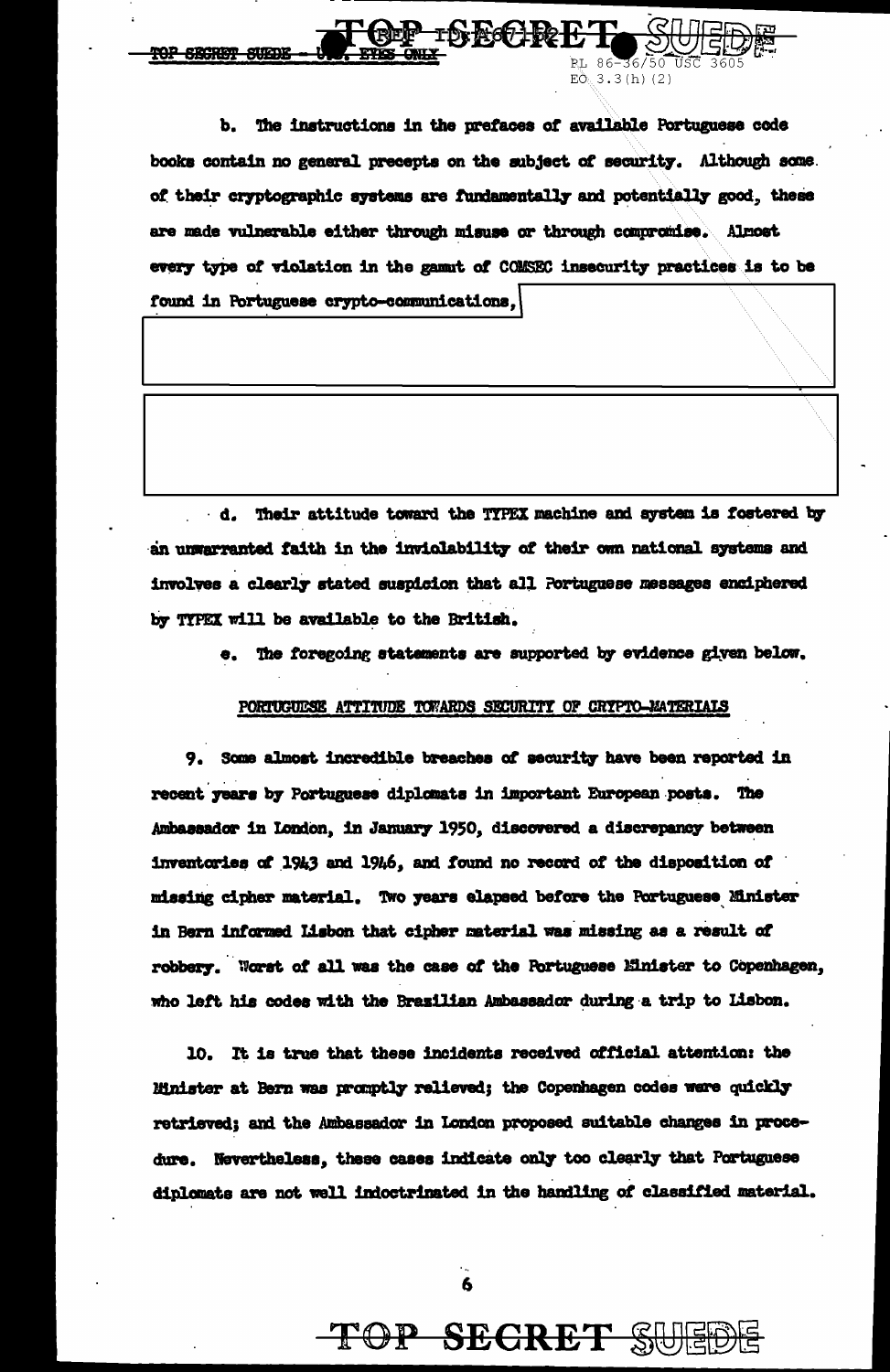**REF ID: A67152** 

Page Denied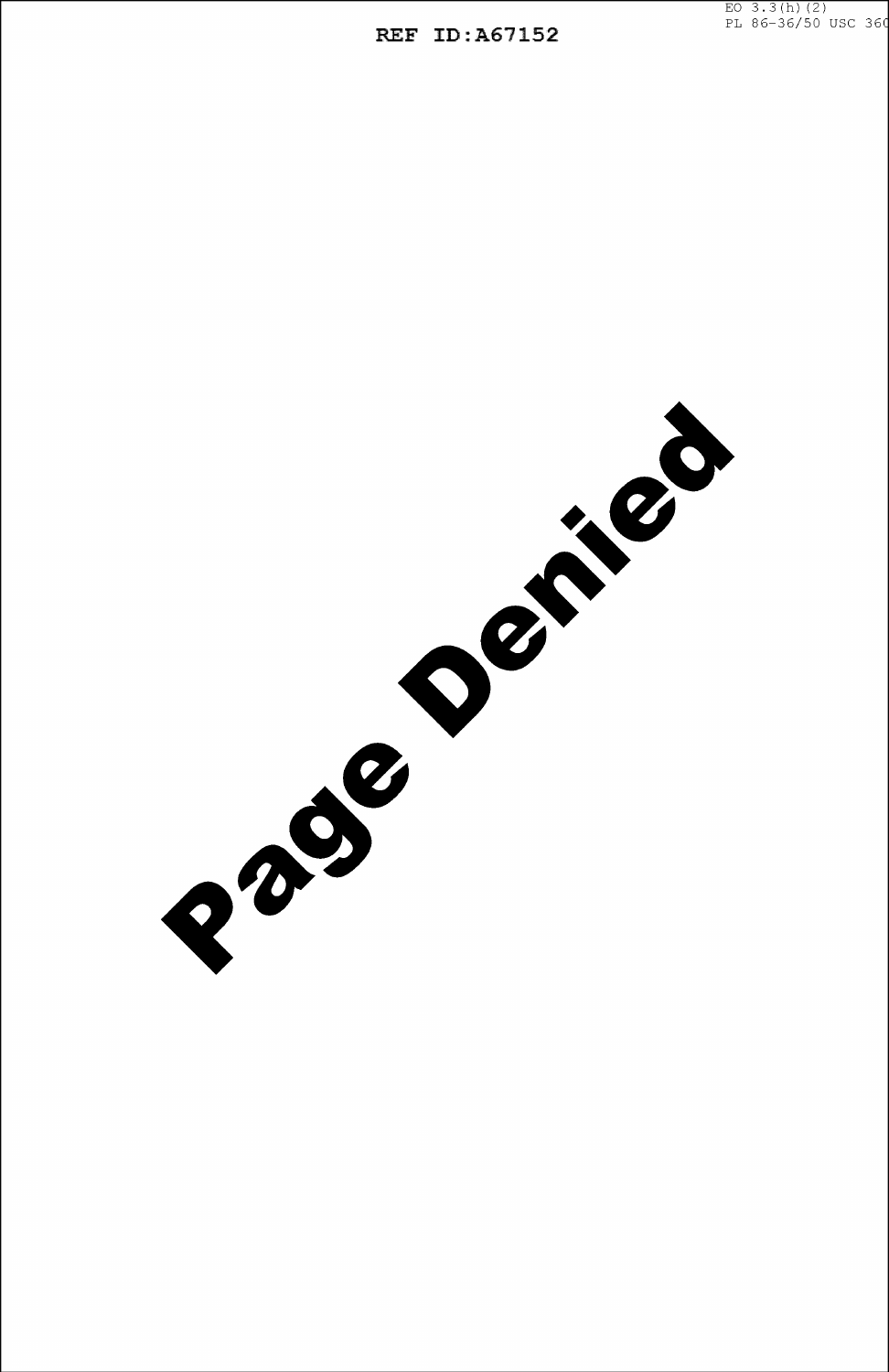TOP SECRET SUBBER <del>4.8.</del> PL 86-36/50 USC  $3605$  $E0\$  3.3(h)(2)

#### PORTUGUESE COLONIAL CRYPTOGRAPHIC SYSTEMS

**DRAG ROFT** 

#### PORTUGUESE USE OF TYPEX MACHINES

13. a. There are sound indications that the Portuguese are wary of using TYPEX because they fear that their traffic will be readable by the British, who furnished the TTPEX machines.

b. Such a fear is not unfounded when consideration is taken of the failure on the part of the Portuguese to avail themselves of the possibilities provided by NATO arrangements for the use of TIPEX in purely national communications, by means of keys and machine settings compiled by each nation itself, rather than by means of those provided by the British.

ß

 $F$ 

SECR

PL 86-36/50 USC 3605 EO  $3.3(h)$  (2)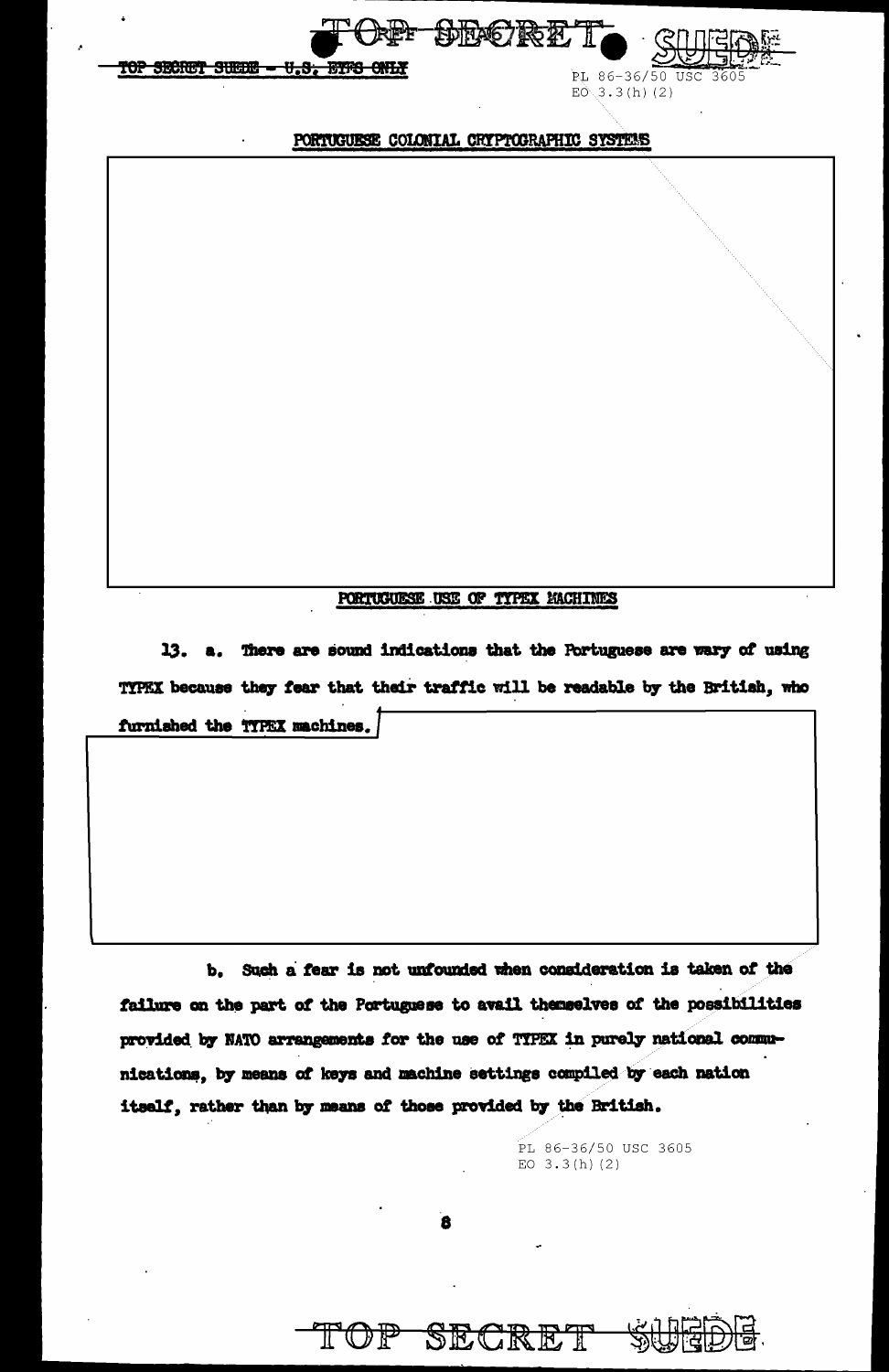TOP SECRET SUEDE - U.S. ETES ONLY

#### Failure to compile their own keys and machine settings leads the  $\mathbf{c}_{\bullet}$

NE SECRET

Portuguese

This practice, if continued, will be most detrimental to the security of NATO classified information.

#### STATUS OF PORTUGUESE CRYPTOLOGY

PL 86-36/50 USC 3605 EO  $3\sqrt{3}$  (h) (2)

14. There is no evidence that the Portuguese make any concerted effort to monitor their own communications for the purpose of observing or controlling COMSEC.

15. There appears to be no tradition of COMINT in Portugal, and only one book on the subject is of Portuguese origin, written about 60 years ago. Although recent and usually reliable information indicates that there exists within the International and State Security Police, Policia Internacional e de Defesa do Estado (PIDE), a section which is concerned with communications as well as with cryptography and cryptanalysis, it certainly cannot be active, or well informed, or in a position to bring about improvement in Portuguese

16. Except for the fact that "Listening (interception and monitoring)" is listed as a source of information for the Portuguese Army Intelligence Section (3a Reparticae), there is no information on the cryptologic activities of the Portuguese Ministries of the Army and Navy.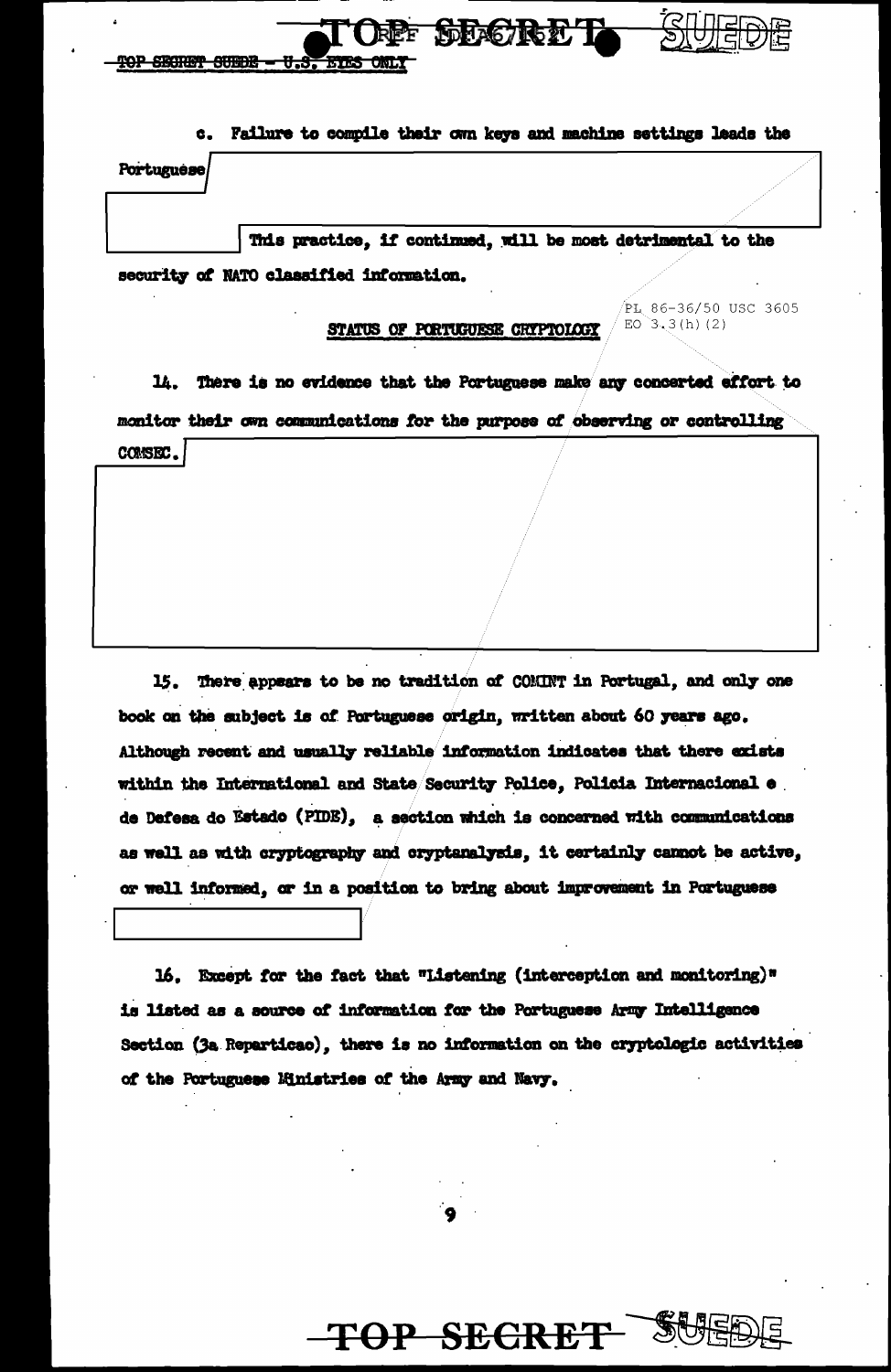$\ddot{\phantom{a}}$ 



17. a. From the strictly military standpoint, there is little question that

Portuguese traffic presents the greatest problem to NATO security. The

TOP SPORET

文山印度

# TOP SECRET SUE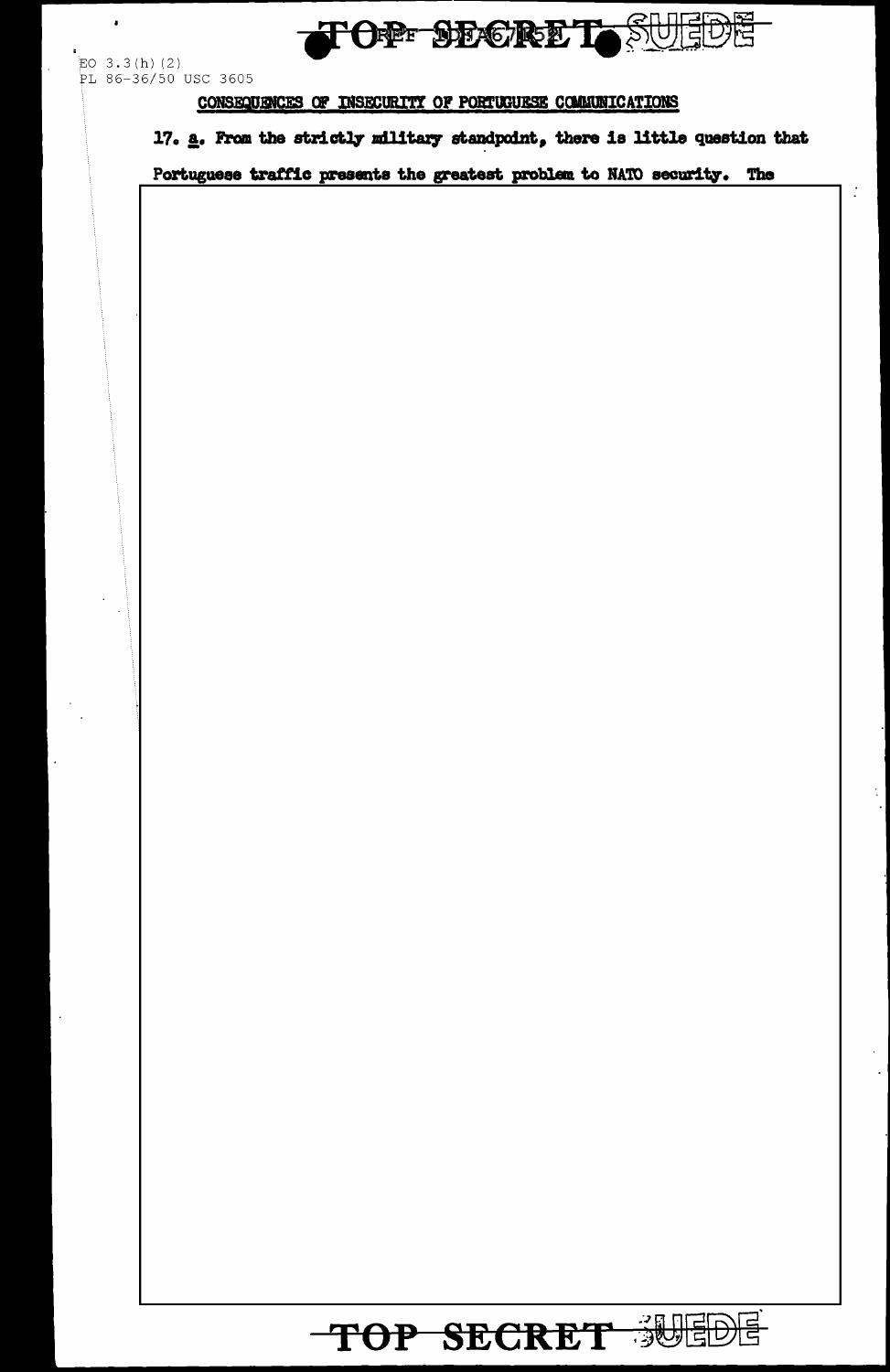#### ID:A67152 RFF

.<br>PL 86-36/50 USC 3605 20. It is true that currently the Portuguese are not made  $\frac{E}{E}$  privy to the more sensitive NATO policies, decisions, and information. However, the situation might become more serious as NATO develops, the Portuguese receive more extensive and more sensitive information, and become more involved in NATO affairs.

#### CONSIDERATIONS AS TO PORTUGUESE INTERNAL SECURITY

21. It is obvious that even if technically sound cryptosystems and associated procedures were employed by or furnished the Portuguese by the U.S., it is still necessary to insure that another government, and especially the U.S.S.R., could not obtain copies of the cryptomaterials employed for those systems, because such an outside government is then obviously in a position to obtain the classified information by applying Method 2 (see paragraph 1b above). Therefore, this report must consider the Portuguese situation from this point of view.

. 22. Appendix 1 to this enclosure deals with the status of Portuguese internal security. It indicates very clearly that the Portuguese people and the Portuguese Government so lack an understanding of the need for physical and personnel security measures necessary for safeguarding classified information that even if technically sound COMSEC materials were employed by them, or provided them by the U.S., there presently would be no assurance that the U.S.S.R. would net obtain those materials, thus obviating any need on their part to obtain Portuguese classified information by Method 3.

**TOP SECRET SWED**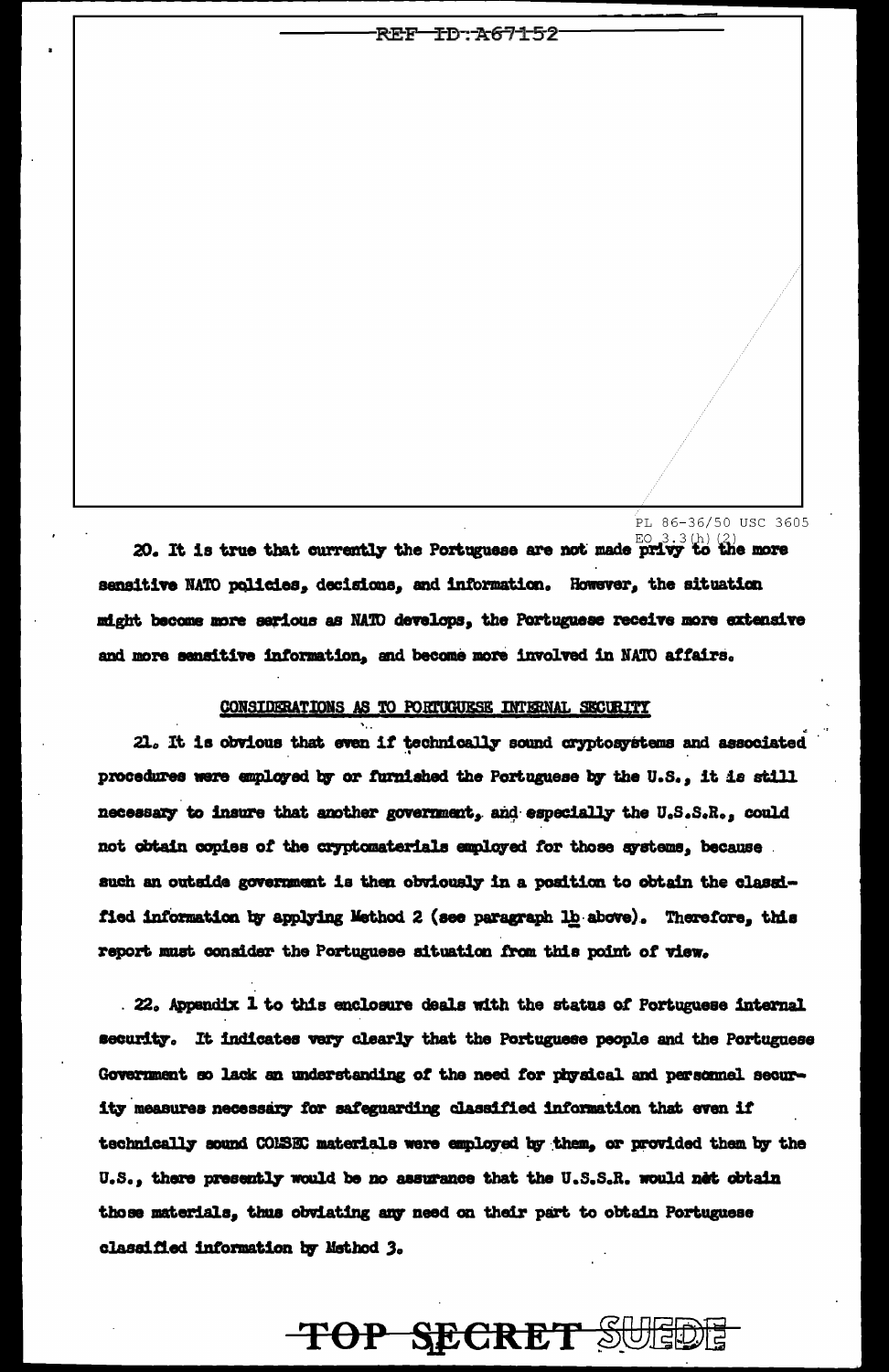## PREFLIO! AGRICE

23. Consideration could be given to an approach to the Portuguese Government with a view toward improving the security of its communications, just as is now being considered in the case of the French Government. This however, is premature, since no decision has yet been made by the National Security Council in regard to the proposed approach to the French Government.

24. At its sixty-fifth meeting, on 22 June 1951, USCIB "explored the possibility of instituting safeguards in the form of a note to recipients of sensitive NATO information, stating that before information is released there must be assurances that it will preferably not be forwarded by any electrical communication means; but if necessary to forward, that secure courier service would be utilized." However, before making a recommendation along these lines to NATO governments it would be necessary to study the practicability of instituting such a safeguard by all the NATO members. Such a study would require considerable time by the Security Coordinating Committee of the Standing Group of the NATO Council.

25. Detailed information is lacking as to the practices which now apply (a) to the usage being made, by NATO holders, of TIPEX and its associated cryptomaterials, and (b) to the various types or categories of NATO or national clasaified information which may be encrypted by TIPEX. There is therefore no assurance that all available and authorized ways and means for attaining COMSEC have been applied toward a solution of the problem of insecurity of Portuguese communications. Such detailed information would probably be very useful in devising remedial measures, within the framswork of present authorized procedures, which might materially assist in rectifying the situation as regards the insecurity of Portuguese communications, as well as of those of certain other NATO governments.

26. In connection with the subject of possible remedial measures, attention is invited to the fact that such measures are also being currently studied by the Security Coordinating Committee of the Standing Group of NATO\*. In particular, the following action is being considered by that Committee:

**TOP SECRETSUPPE** 

 $EO$  3.3(h)(2) PL 86-36/50 USC 3605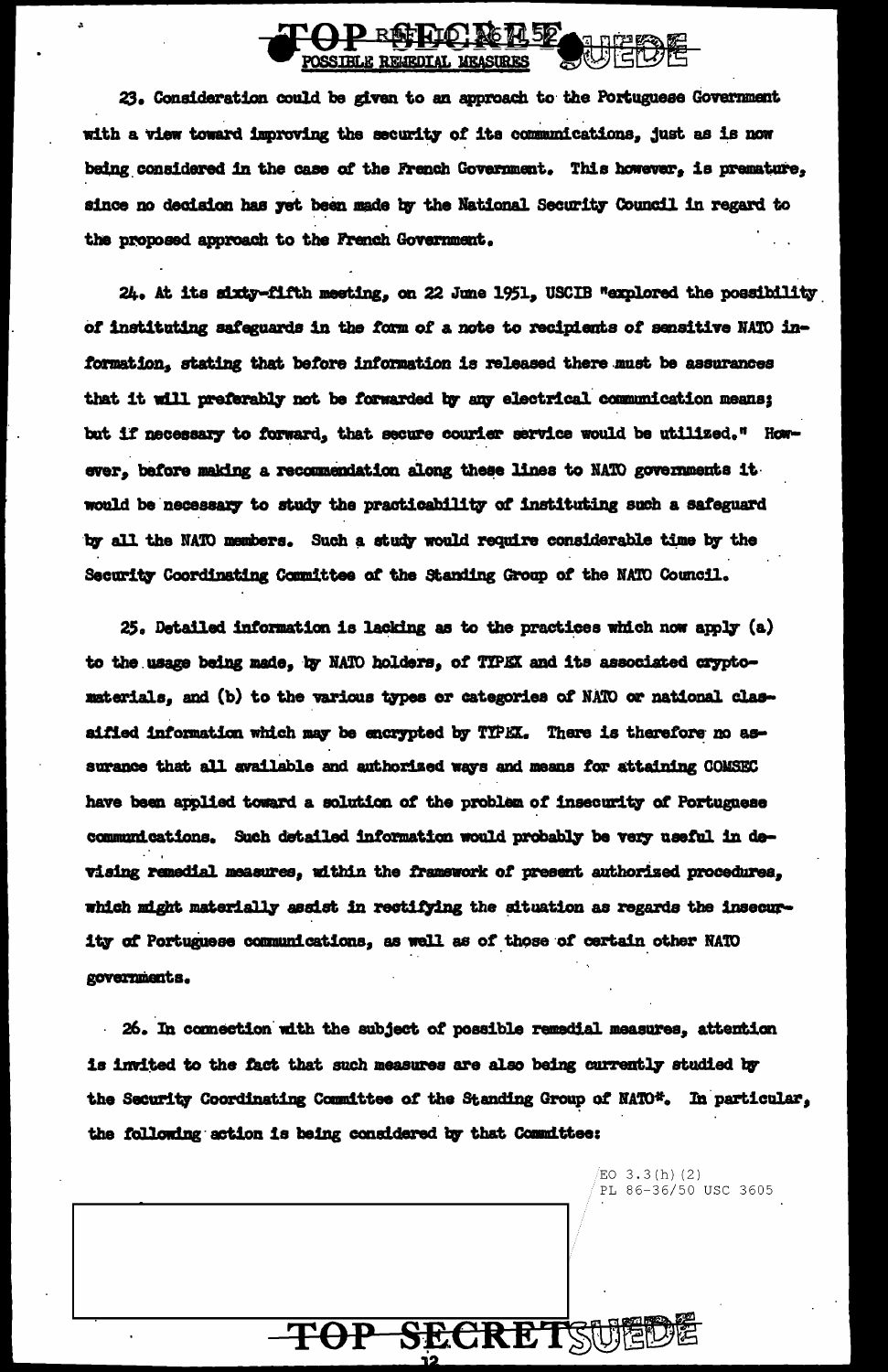- <u>eg JD.J</u> ng. It is submitted on is necessary:-
	- (a) To ensure that when Typex Mark II machines have been issued, they are brought into use with the least possible delay.
	- (b) Since the Council of Deputies was set up after the allocation of Typex Mark II machines, (SGM-200-50 of 20th July, 1950), to draw the Council of Deputies' attention to the regulations regarding cryptographic channels in order to determine whether the allocation is sufficient to meet their requirements.
	- (c) To issue further guidance to NATO agencies, making it clear that telegraphic traffic involving not only 'Cosmic' interests but also other communications related to North Atlantic Treaty interests must be sent by the approved cypher system."

### "RECOMMENDATION

**H**9. That action should be taken along the lines of paragraph 8 above."

27. Until the foregoing possibilities for remedial measures have been explored, a direct approach to the Portuguese Government is not indicated and would be unwise.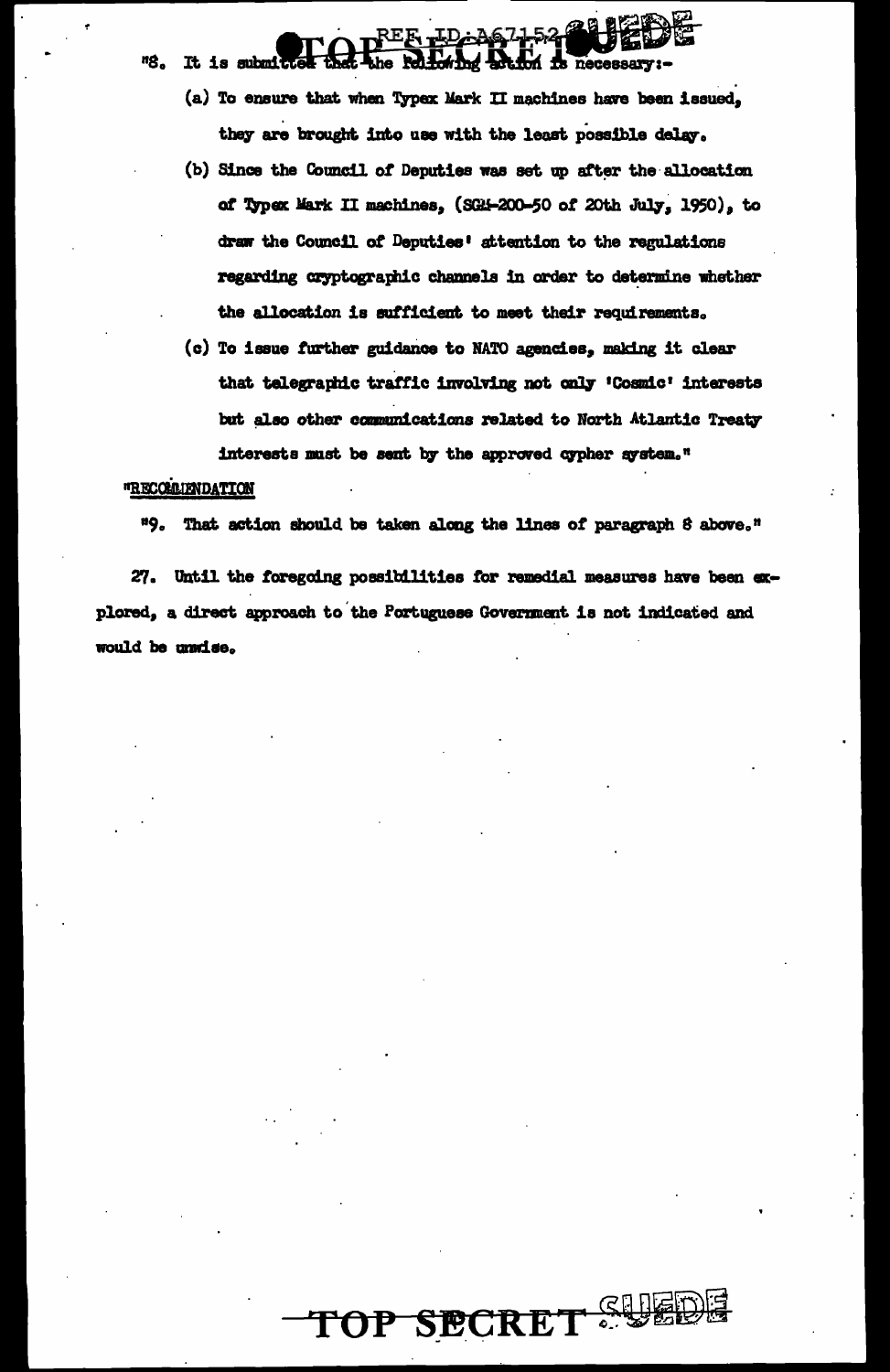

#### Manorandum on Portuguese Internal and Personnel Security

1. The Portuguese Government places security emphasis on safeguarding the Regime as a political entity. In so doing, machinery for the protection of classified information in the hands of politically reliable persons is virtually ignored. The instrument used by the government to check political reliability is the International and State Security Police (Policia Internacional e de Defesa do Estado - PIDE). Besides its routine duties of border control and control of movement of foreigners in Portugal, the PIDE places informants in Government departments and into opposition groups including the Communists. The main emphasis in PIDE activity is placed on the suppression of internal subversive elements.

2. The PIDE reports that it is placing effective curbs on the Portuguese Communist Party (PCP). By action taken in late 1950, the PIDE claims to have reduced the membership of the PCP from  $4,500$  active members and  $7,000$ sympathisers in 1949 and 1950 to 2,500 active members and 5,000 sympathizers in early 1951. There is no supporting evidence to serve as a check against the PIDE claims.

3. The Communist Party of Portugal is considered illegal; therefore no measure of its strength is available. Its effectiveness in evading police action was demonstrated by the inability of the PIDE to capture the Secretary General of the PCP, Dr. Alvaro CUNHAL. CUNHAL was finally arrested in March 1949 after having been hunted by the PIDE for more than three years. A comment by a PIDE inspector, in September 1948,

perhaps explains CUNHAL's ability to elude the PIDE. The Inspector said that he was reasonably sure that there were communist agents in the ranks of the PIDE. More recent success on the part of the PIDE in neutralising communist activities in Coimbra and in the capture of a leading Central Conmittee member could indicate that possible leaks from the PIDE to the PCP had been eliminated.

EO  $3.3(h)$  (2) PL 86-36/50 USC 3605

14

Appendix to Enclosure.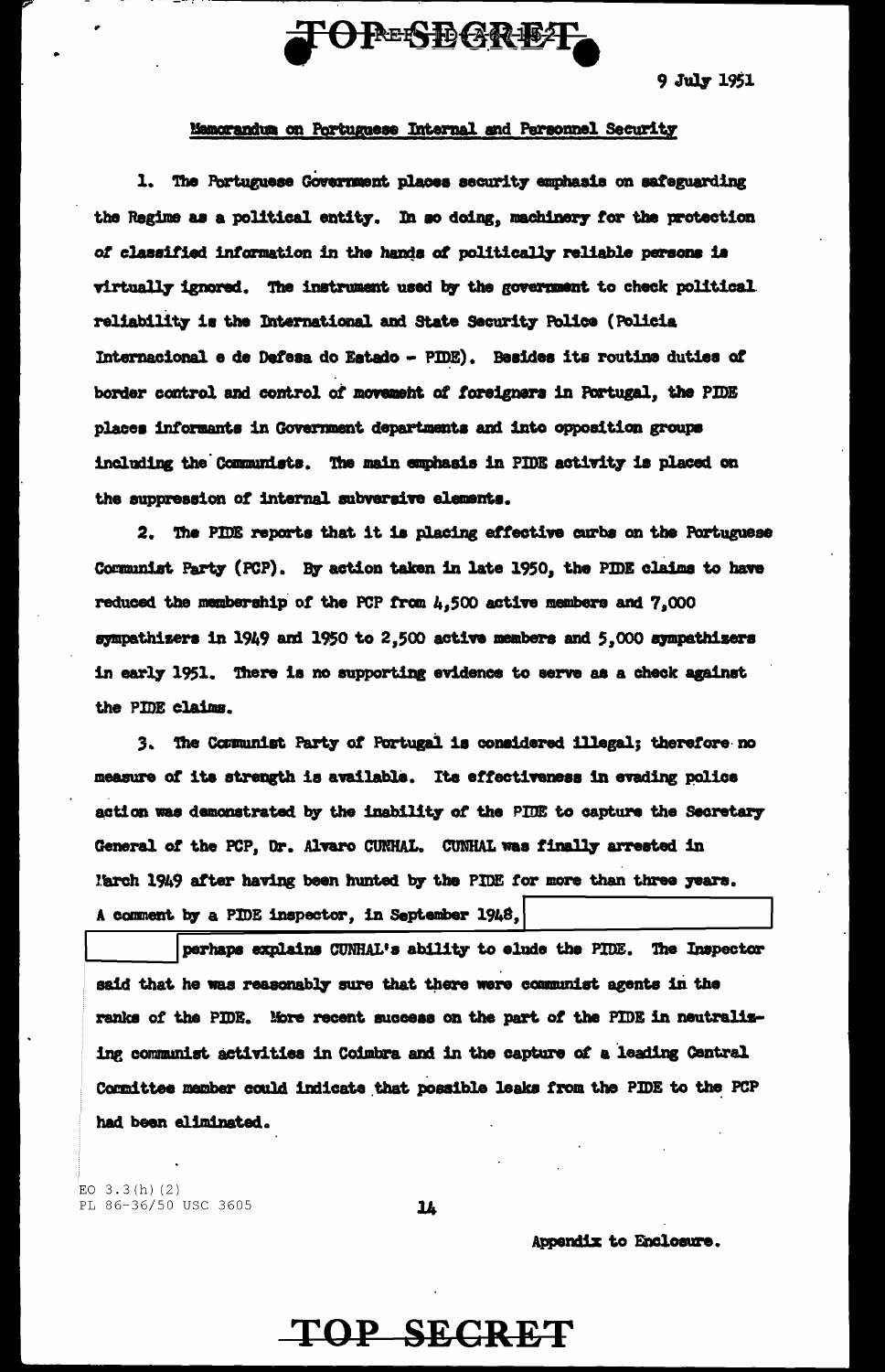4. The PIDE thoroughly investigates all potential PIDE recruits. After recruitment, the new member is held on probation for one year. After the end of the probationary period, spot checks are made on the permanent members.

TORESDGRET

5. The PIDE is lax in the physical security of its premises. Entrance past a door guard is usually easily made. Before entering the interior restricted area, a visitor has to fill out a form at a guard desk indicating who he is and the nature of his business. However, once he becomes known, a visitor, even if a foreigner, can pass from the guard desk to one of several waiting rooms unattended. Papers frequently are left on desks of empty offices in the restricted area. The Portuguese seem to take it for granted that the visitor would not be present unless he had a right to be there. Identification passes are not required of employees. There is no evidence that there is any greater emphasis on security in other government departments.

6. The Portuguese Foreign Office and Portuguese Defense establishment show an attitude toward Spain that clearly reflects the concept that the destinies of Portugal and Spain are immutably linked. This concept has led. according to unconfirmed reports, to the submission of reports acquired by the Portuguese government as a member of NATO to Spanish authorities. In an August 1950 interview, Prime Minister SAIAZAR stated that "Portugal's contribution to Europe's security hinged on the role to be played by Spain." In this connection, Defense Minister, It. Col. SANTOS COSTA, frequently confers with Spanish authorities on the question of the defense of the Iberian Peninsula.

7. The temper of the Portuguese people, a garrulous group in a country where security has been no problem, does not lend itself to restrictions followed in countries where the presence of an enemy is more acutely felt.

8. Even when the presence of an enemy is pointed out, the Portuguese Covernment appears to take a benevolent rather than a severe attitude in meeting the threat. This attitude is indicated in the Government's treatment of the PCP. When CUNHAL came to trial, as a member of a supposedly outlawed political group, the judge hearing the case gave a comparatively light sentence on grounds that Portuguese law failed clearly to place the Party in an illegal status.

15

**TOP SECRET** 

Appendix to Enclosure.